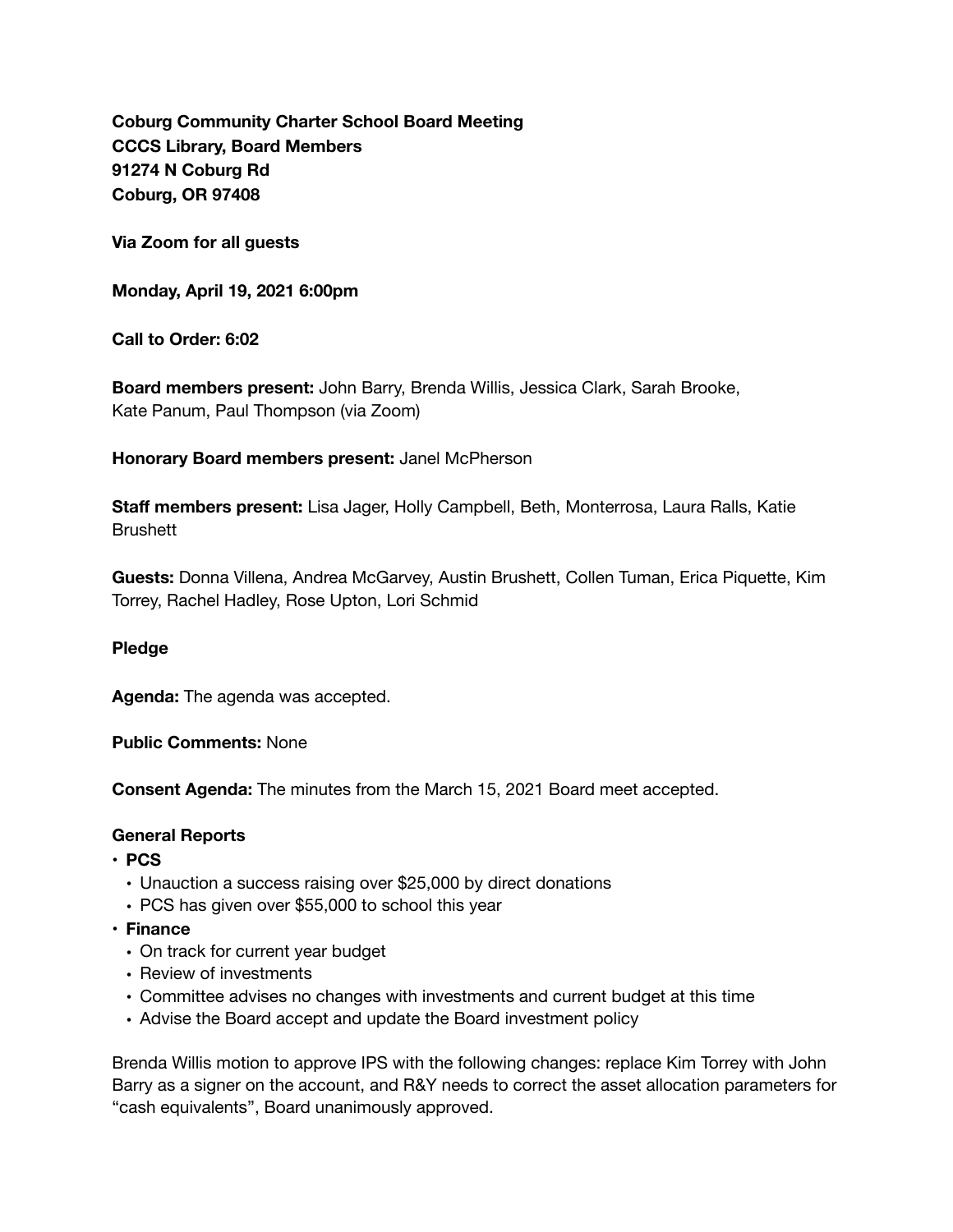## **• Administration Report**

- Enrollment remains full, waitlists in all classes except 4th grade
- Conversations around lease will start in late summer/fall, but at this time 4j is planning to renew building lease.
- Working with Lane County Public Health to handle first positive COVID case of a student
- 4j planning visit May 10th.
- Possibly to add some form of summer enrichment for all grades at CCCS if we have a desire, also an option for our students to work with 4j for this option. More information to come.
- More information to come about state testing. 4j to discuss at their board meeting on Wednesday.

# **• Staff Report**

- 4th and 5th graders coming to school every day like K-3 has been. Currently about 4 feel apart. Overall things going great.
- Request for sensory walk for 3rd grade.
- Challenging to keep students apart.

## **Old Business**

### **• Review Strategic Board Goals**

- Goal 1: ensure CCCS has a 'HOME' for the foreseeable future
	- According to Kyle at 4j, the plan is to renew lease. Discussions to start in late summer/ early fall.
		- Concerns over major repairs not covered in lease, would be the responsibility of CCCS to cover.
- Goal 2: Optimize Board Governance and Structure
	- Three Board applications, interviews to take place over next 2 weeks
		- May 3rd Board meeting will include open forum for candidates
		- Looking for members willing to move corporation forward, commitment to CCCS mission and vision, willingness to participate, work on at least one Board committee
		- Priority list for members with skills in business, eduction, and/or finance
	- Goal for positive onboarding experience
- Goal 3: Create a sustainable fundraising model
- No significant changes
- Goal 4: Ensure that middle school offering is competitive and enrollment is stable/quality academic program
	- No significant changes

### **• Plans for next year and budget implications**

- Comparisons of proposed budgets for 2021-22
- Suggestion from finance committee for school to pay 6% PERS for all eligible staff members
- Discussion of salary schedule and budgetary impact, continue discussion at May 3rd meeting